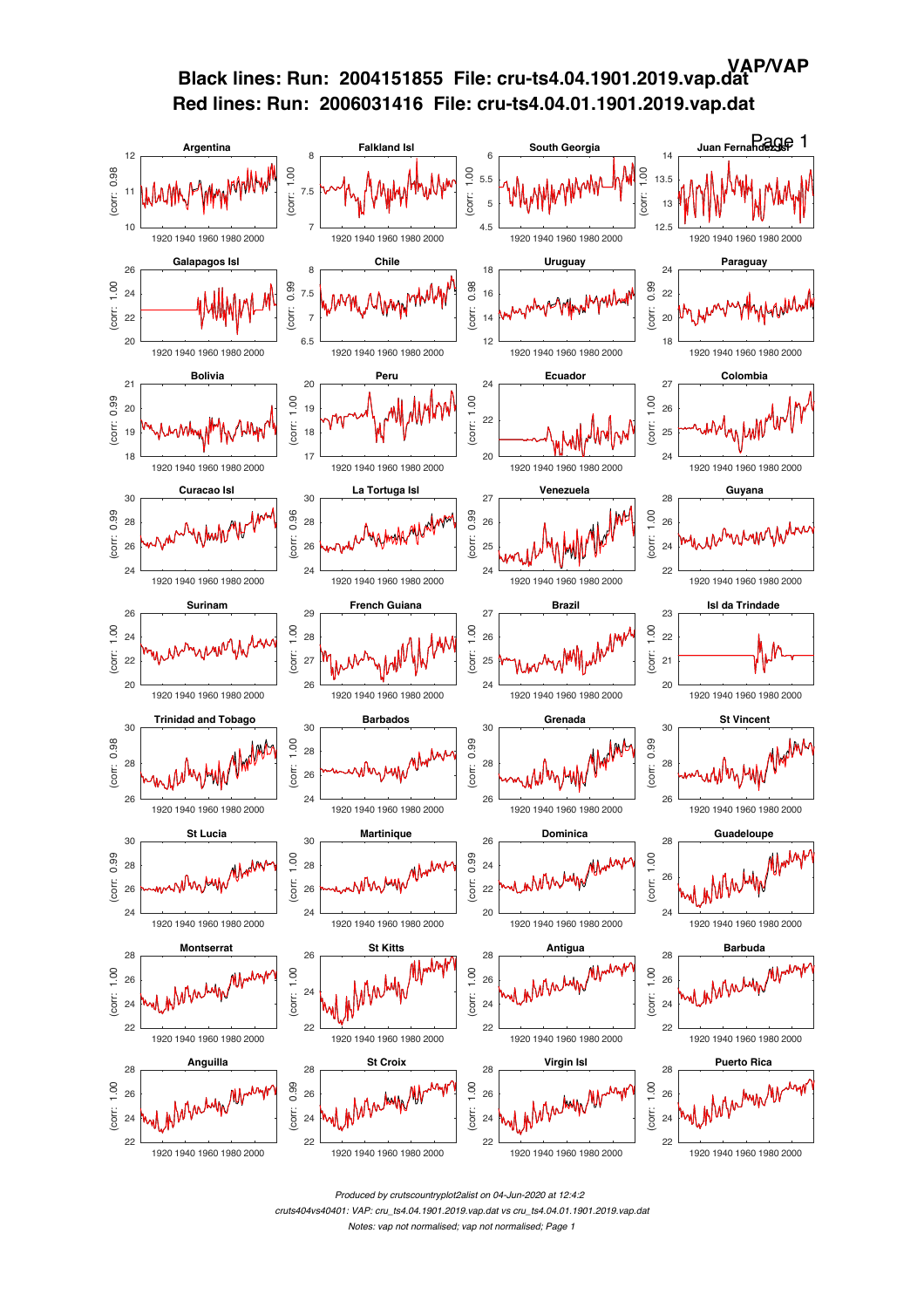

*Produced by crutscountryplot2alist on 04-Jun-2020 at 12:4:6*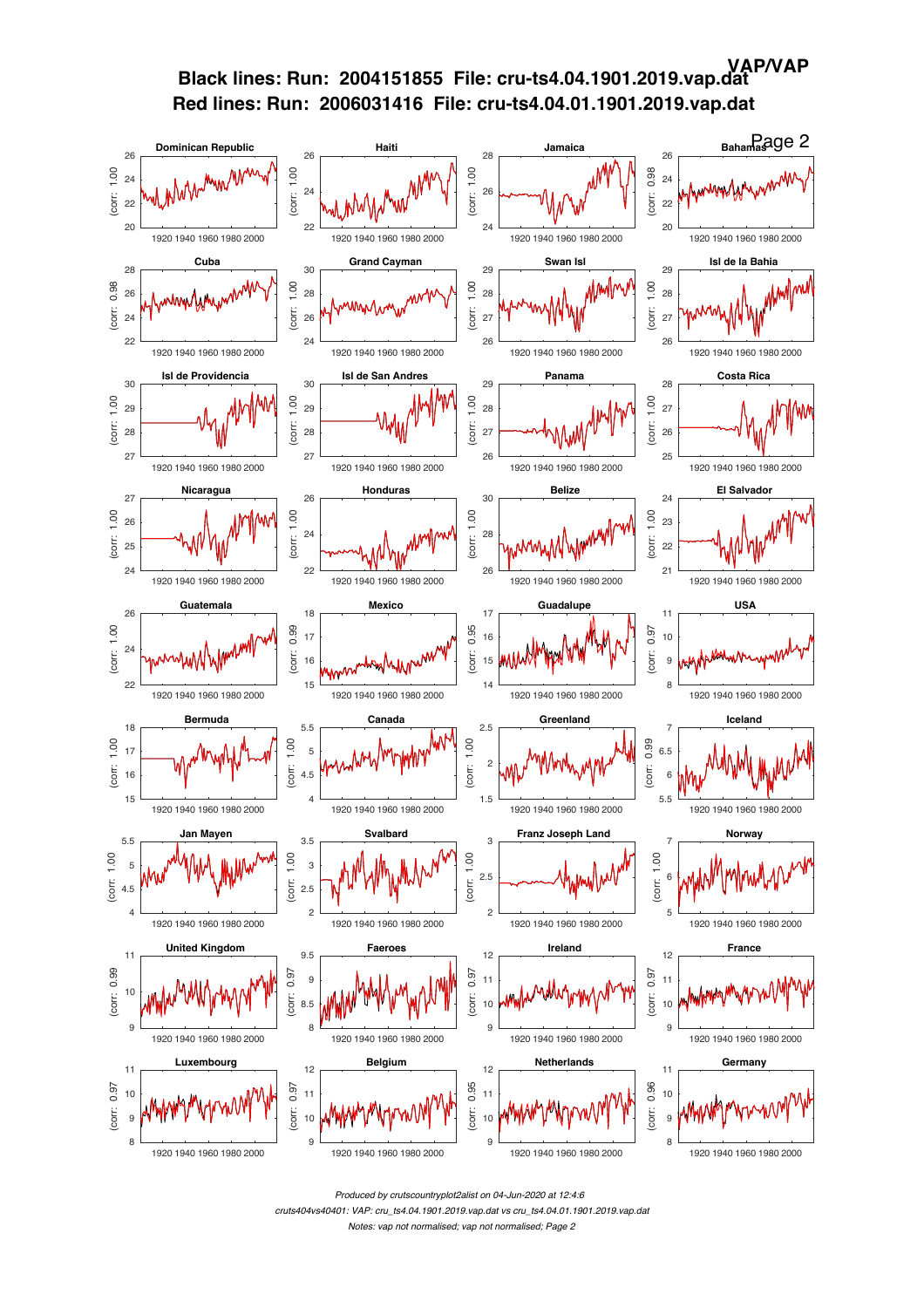

*Produced by crutscountryplot2alist on 04-Jun-2020 at 12:4:9 cruts404vs40401: VAP: cru\_ts4.04.1901.2019.vap.dat vs cru\_ts4.04.01.1901.2019.vap.dat Notes: vap not normalised; vap not normalised; Page 3*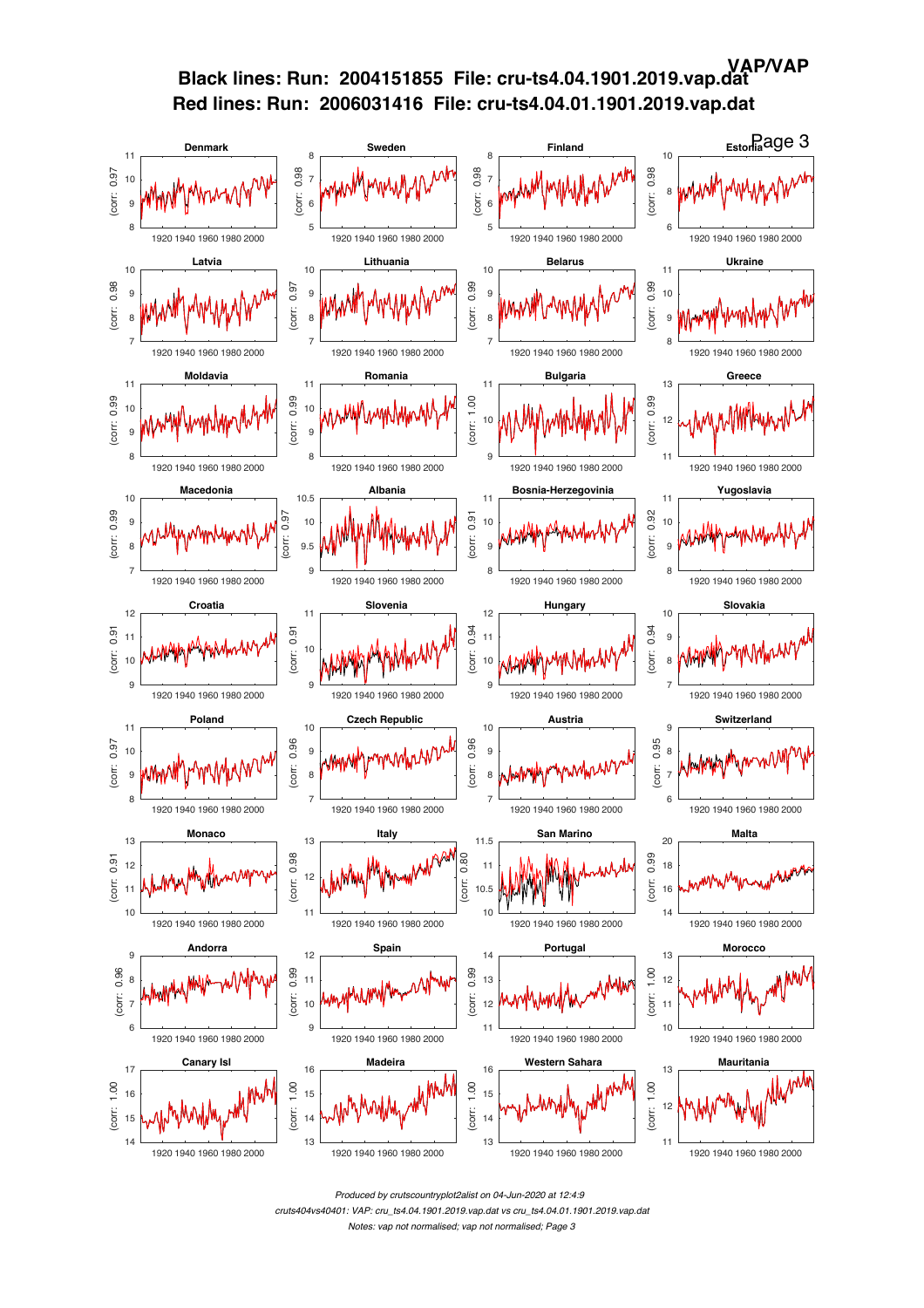

*Produced by crutscountryplot2alist on 04-Jun-2020 at 12:4:11 cruts404vs40401: VAP: cru\_ts4.04.1901.2019.vap.dat vs cru\_ts4.04.01.1901.2019.vap.dat*

*Notes: vap not normalised; vap not normalised; Page 4*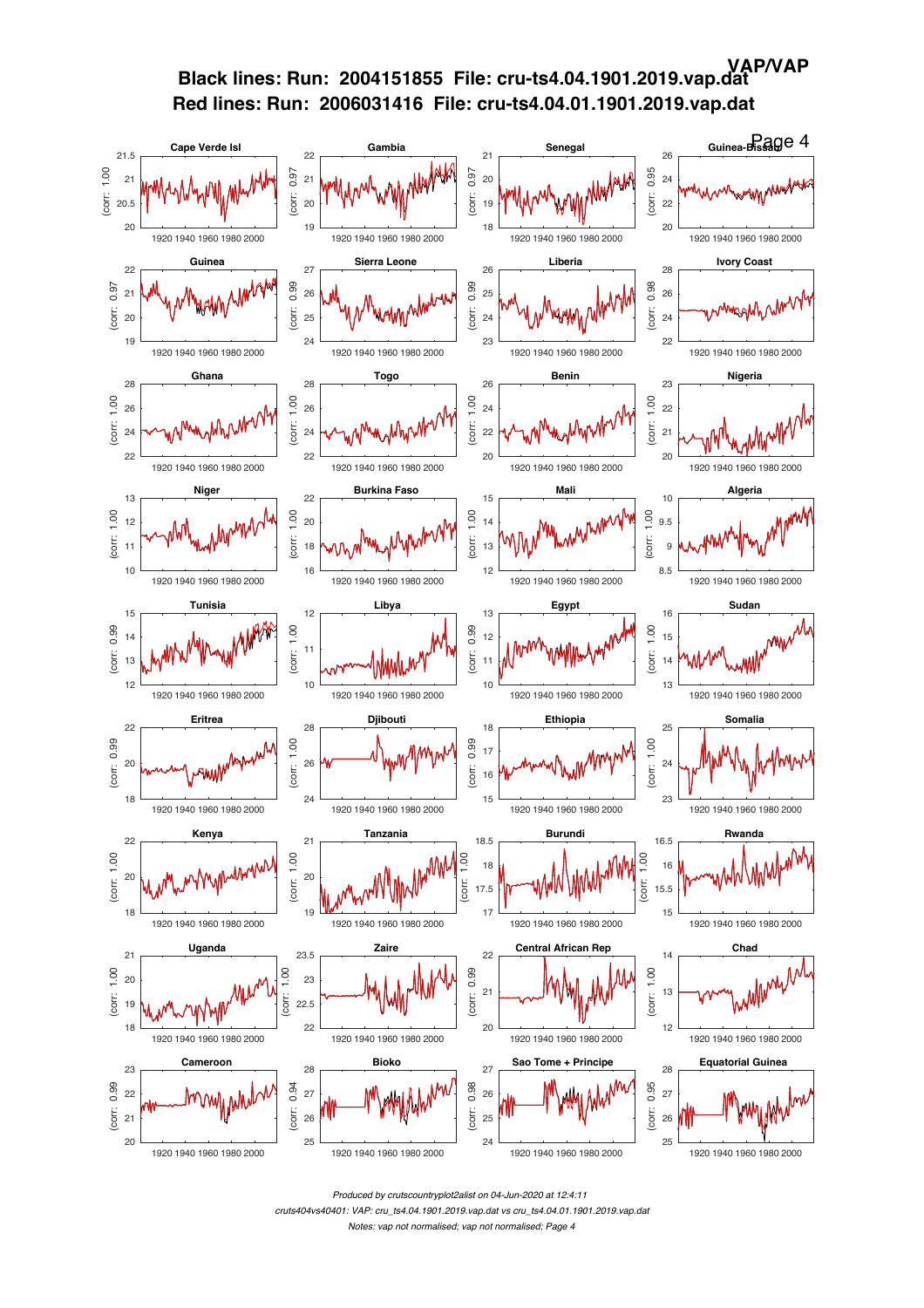## **VAP/VAP**

# **Black lines: Run: 2004151855 File: cru-ts4.04.1901.2019.vap.dat Red lines: Run: 2006031416 File: cru-ts4.04.01.1901.2019.vap.dat**



*Produced by crutscountryplot2alist on 04-Jun-2020 at 12:4:13*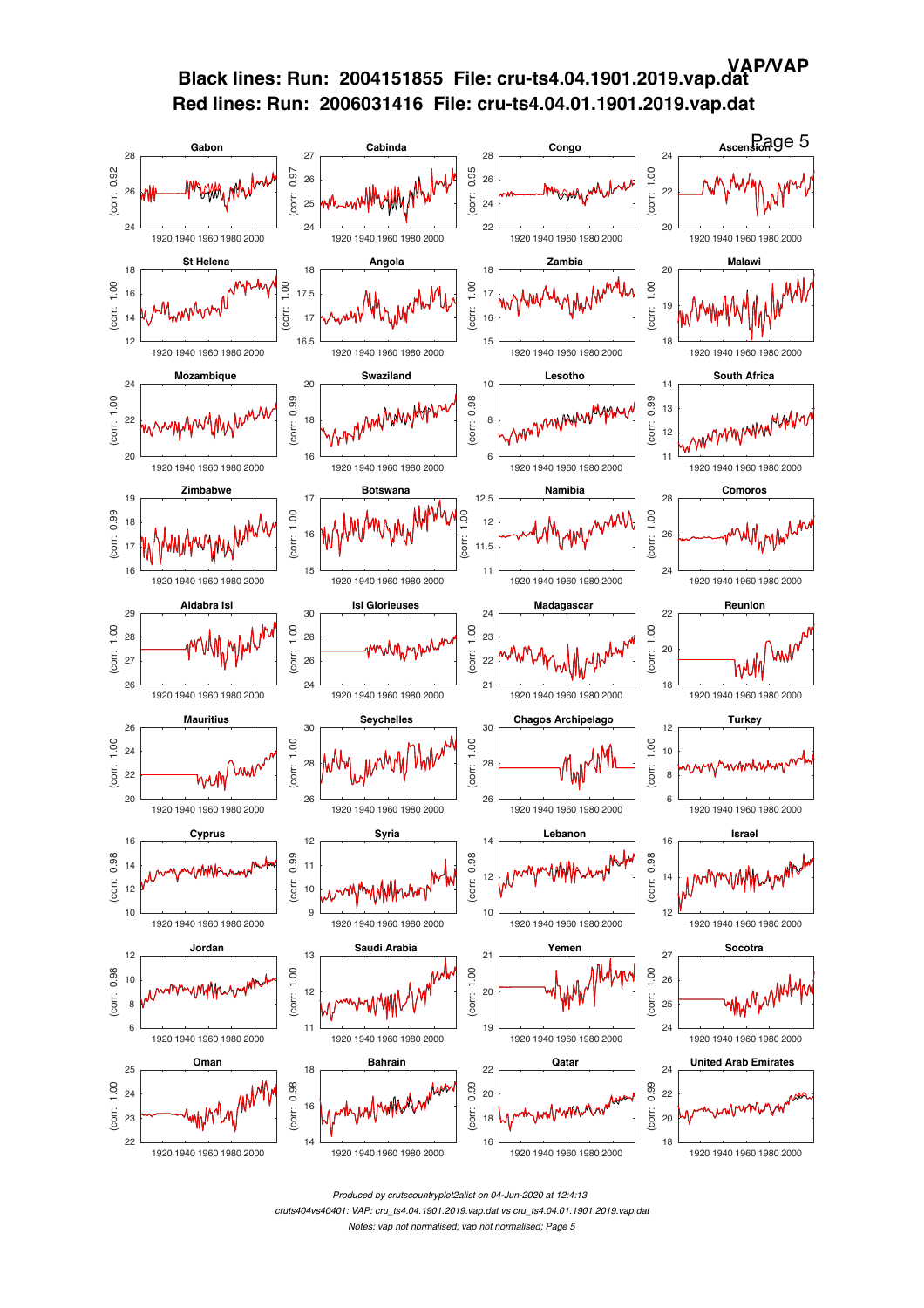

*Produced by crutscountryplot2alist on 04-Jun-2020 at 12:4:15*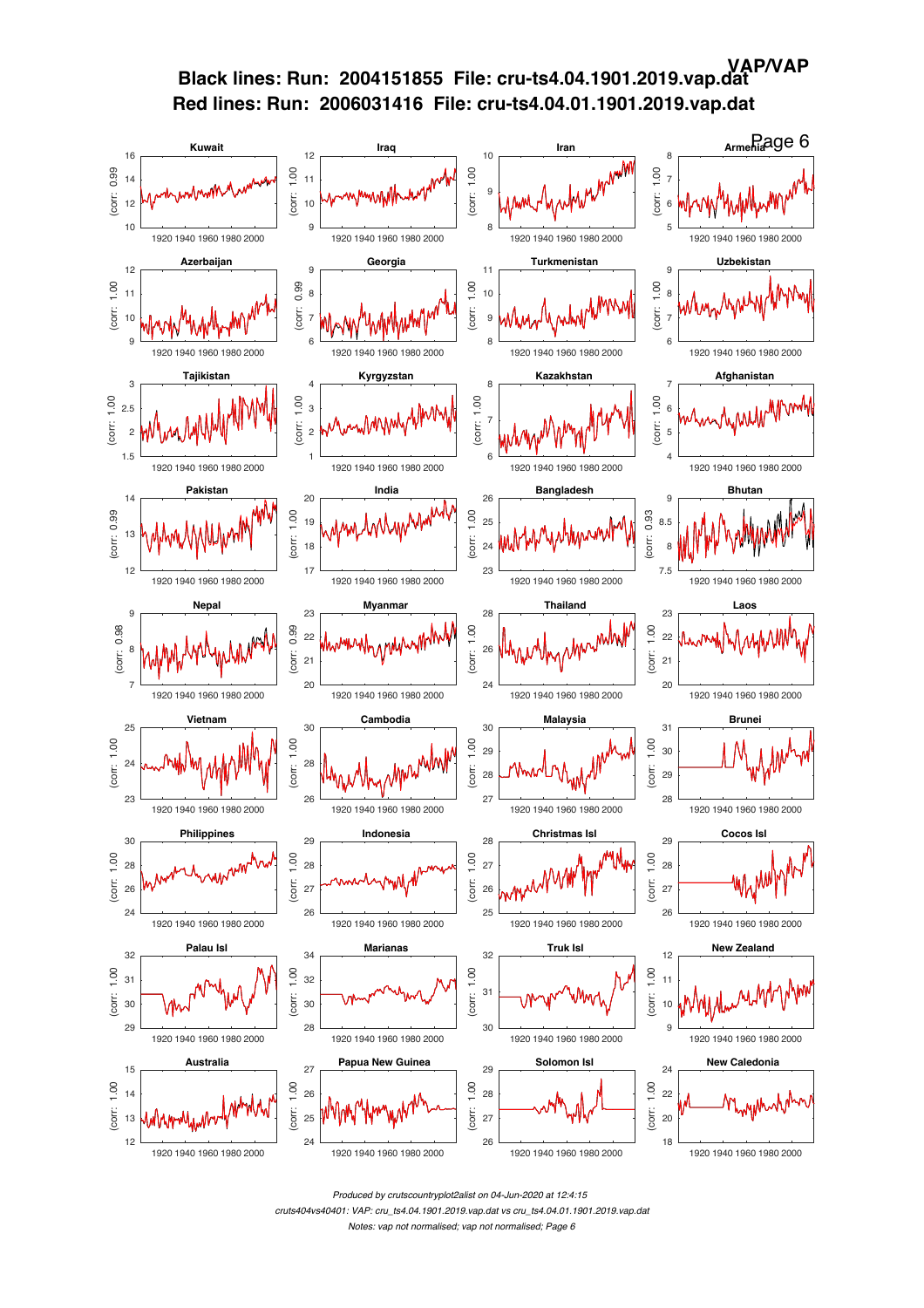

*Produced by crutscountryplot2alist on 04-Jun-2020 at 12:4:16 cruts404vs40401: VAP: cru\_ts4.04.1901.2019.vap.dat vs cru\_ts4.04.01.1901.2019.vap.dat Notes: vap not normalised; vap not normalised; Page 7*